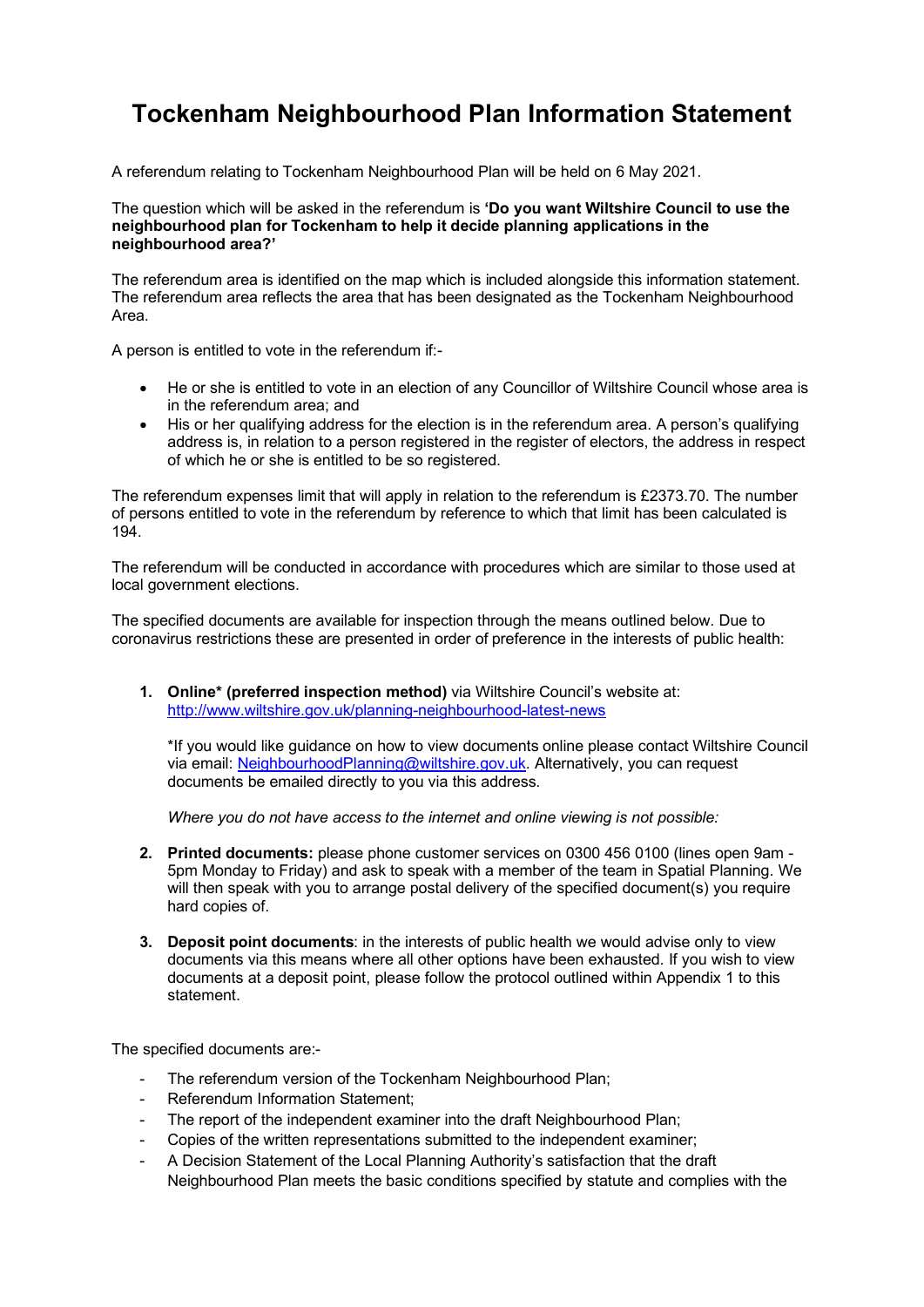provision made by or under Sections 38A and 38B of the Planning and Compulsory Purchase Act 2004;

- A statement that sets out general information as to town and country planning including neighbourhood planning and the referendum;
- Map of Tockenham referendum area.

Terence Herbert Counting Officer Wiltshire Council County Hall Bythesea Road **Trowbridge** BA14 8JN

Wednesday 24 March 2021